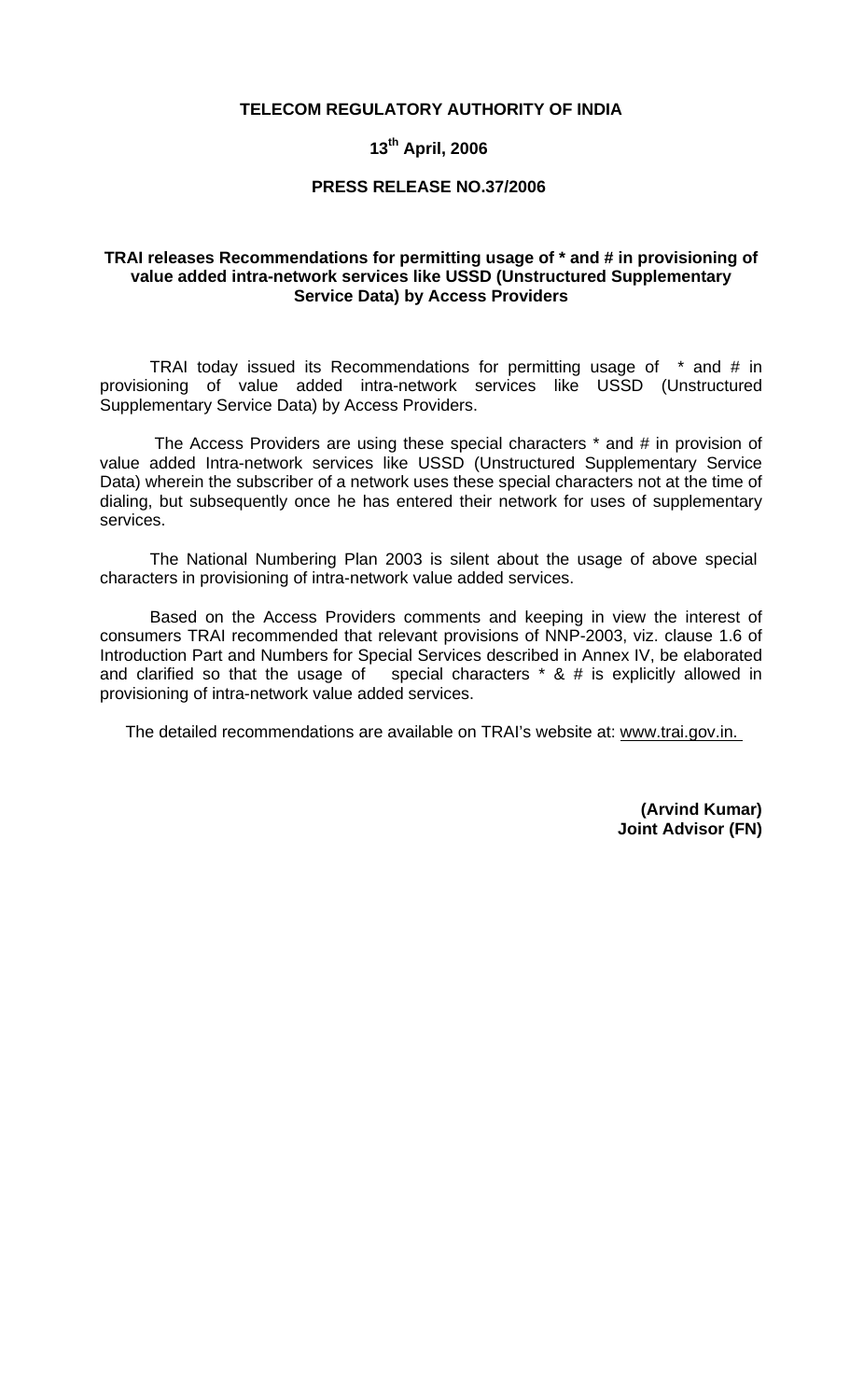# **TELECOM REGULATORY AUTHORITY OF INDIA**

# **13th April, 2006**

# **Recommendations for permitting usage of \* and # in provisioning of value added Intra-network services like USSD (Unstructured Supplementary Service Data) by Access providers**

# **1. Background:**

The Authority observed that the Access Providers were allowing their subscribers to use special characters such as \* and # in provisioning of intra-network value added services like USSD (Unstructured Supplementary Service Data).

The Authority sought clarification from all the Access Providers who are presently using special characters/symbols along with details.

# **2. Analysis of the response of Access Providers:**

After analyzing the responses from the Access Providers the observations are:

- The Access Providers are not using any special character for any of the voice services i.e. for dialling out a subscriber
- These special characters are used in provision of value added **Intranetwork** services like USSD (Unstructured Supplementary Service Data) wherein the subscriber of a network uses these special characters not at the time of dialling, but subsequently once he has entered their network for use of supplementary services.

The National Numbering Plan 2003 (NNP 2003) does not permit the use of any special characters for voice services i.e. for dialling out a subscriber, whether intra-circle or inter circle. However, it does not encompass the mode/procedure by which the subscriber can access the service provider's physical network per se.

The National Numbering Plan was designed when over all telecom service industry was in nascent stage, and hence the usage of special characters in provisioning of intranetwork value added services would not have been incorporated in the plan. It may also be noted that TRAI on  $8<sup>th</sup>$  March 2006 issued recommendations for permitting usage of strings containing #, \$, £ etc. for accessing High Speed Data Services in Wireless Networks duly after consultation process.

Hence it is required that NNP 2003 should be reviewed and amended to accommodate the intra-network services also by using special characters such as \* and # with in the service provider's network.

# **3. Recommendations:**

In view of above it is recommended that relevant provisions of NNP-2003, viz. clause 1.6 of Introduction Part and Numbers for Special Services described in Annex IV, be elaborated and clarified so that the usage of characters such as \*and # for provisioning of intra-network value added services through access provider's networks may be specifically permitted.